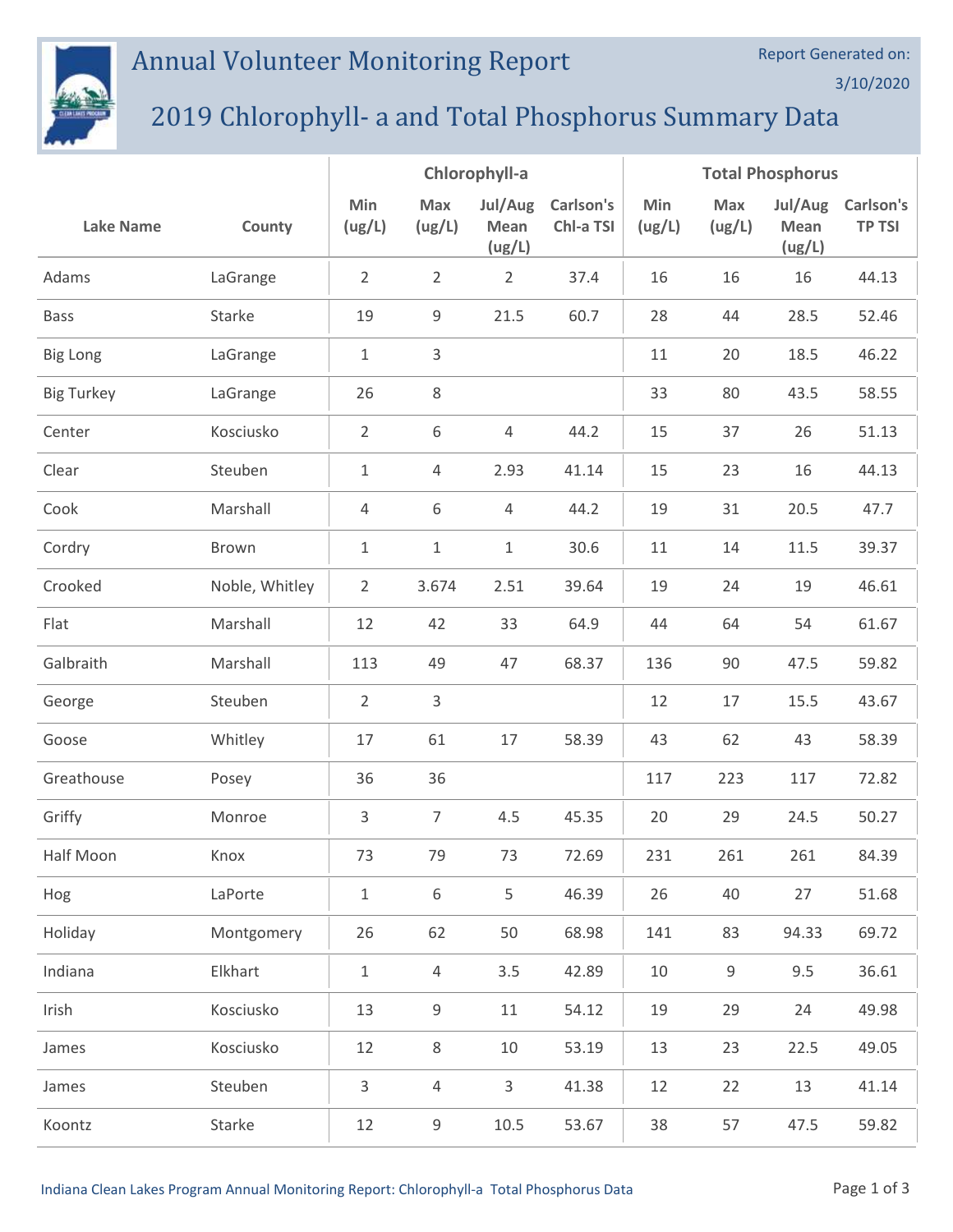|                   |           | Chlorophyll-a  |                |                           | <b>Total Phosphorus</b> |               |                      |                           |                            |
|-------------------|-----------|----------------|----------------|---------------------------|-------------------------|---------------|----------------------|---------------------------|----------------------------|
| <b>Lake Name</b>  | County    | Min<br>(ug/L)  | Max<br>(ug/L)  | Jul/Aug<br>Mean<br>(ug/L) | Carlson's<br>Chl-a TSI  | Min<br>(ug/L) | <b>Max</b><br>(ug/L) | Jul/Aug<br>Mean<br>(ug/L) | Carlson's<br><b>TP TSI</b> |
| Lake of the Woods | Marshall  | 21             | 9              | 22                        | 60.92                   | 30            | 46                   | 46                        | 59.36                      |
| Lamb              | Johnson   | 5              | $\overline{7}$ | 6                         | 48.18                   | 21            | 39                   | 21                        | 48.05                      |
| Little Crooked    | Whitley   | 14             | 82             | 23.15                     | 61.42                   | 33            | 78                   | 41.5                      | 57.87                      |
| Little Turkey     | LaGrange  | 14             | 5              | 17.5                      | 58.68                   | 30            | 40                   | 33                        | 54.57                      |
| Long Pond Anson's | Knox      | 29             | 29             |                           |                         | 174           | 191                  | 174                       | 78.54                      |
| Long Pond Gibson  | Gibson    |                |                |                           |                         | 203           | 203                  | 203                       | 80.77                      |
| Long Pond Knox    | Knox      | 42             | 64             | 42                        | 67.27                   | 133           | 161                  | 147                       | 76.11                      |
| Louise            | Porter    | 21             | 42             | 31.5                      | 64.44                   | 27            | 58                   | 58                        | 62.7                       |
| Mackey            | Posey     | 168            | 168            | 168                       | 80.87                   | 198           | 244                  | 213.5                     | 81.49                      |
| Manitou           | Fulton    | 16             | 9              | 22.5                      | 61.14                   | 32            | 42                   | 40                        | 57.34                      |
| Martin            | LaGrange  | 13             | 6              | 9.5                       | 52.69                   | 12            | 40                   | 21.5                      | 48.39                      |
| Maxinkuckee       | Marshall  | $\mathbf{1}$   | 3              |                           |                         | 16            | 19                   | 16                        | 44.13                      |
| <b>Myers</b>      | Marshall  | $\mathbf{1}$   | 9              | 4.5                       | 45.35                   | 20            | 78                   | 59                        | 62.95                      |
| North Twin        | LaGrange  | $\mathbf{1}$   | $\overline{2}$ | 1.5                       | 34.58                   | 13            | 17                   | 15                        | 43.2                       |
| Ole Swimming Hole | Morgan    | 11             | 5              | 29                        | 63.63                   | 102           | 60                   | 55                        | 61.94                      |
| Olin              | LaGrange  | $\mathbf{1}$   | 3              | 2.5                       | 39.59                   | $11\,$        | 30                   | 20.5                      | 47.7                       |
| Oliver            | LaGrange  | $\,1\,$        | 6              | 4.5                       | 45.35                   | 10            | 19                   | 14.5                      | 42.71                      |
| Oswego            | Kosciusko | $\mathsf{3}$   | $\overline{4}$ | $\overline{4}$            | 44.2                    | 19            | 32                   | 20                        | 47.35                      |
| Papakeechie       | Kosciusko | $\,1\,$        | 5              | 4.5                       | 45.35                   | 14            | 17                   | 16.5                      | 44.57                      |
| Pitcher           | Posey     | 27             | 27             |                           |                         | 167           | 245                  | 167                       | 77.95                      |
| Ribeyre           | Posey     | 101            | 101            | 101                       | 75.87                   | 131           | 201                  | 165                       | 77.78                      |
| Saugany           | LaPorte   | $\overline{2}$ | $\overline{4}$ | 3                         | 41.38                   | 13            | 19                   | 16                        | 44.13                      |
| Silver            | Steuben   | 3              | 3              | $\mathsf{3}$              | 41.38                   | 15            | 15                   | 15                        | 43.2                       |
| Skinner           | Noble     | 14             | 36             | 36                        | 65.75                   | 109           | 95                   | 82                        | 67.69                      |
| South Twin        | LaGrange  | $\mathbf{3}$   | 3              |                           |                         | 8             | 8                    |                           |                            |
| Sweetwater        | Brown     | $\mathbf 1$    | $\overline{2}$ | $\overline{2}$            | 37.4                    | 10            | 19                   | 15.5                      | 43.67                      |